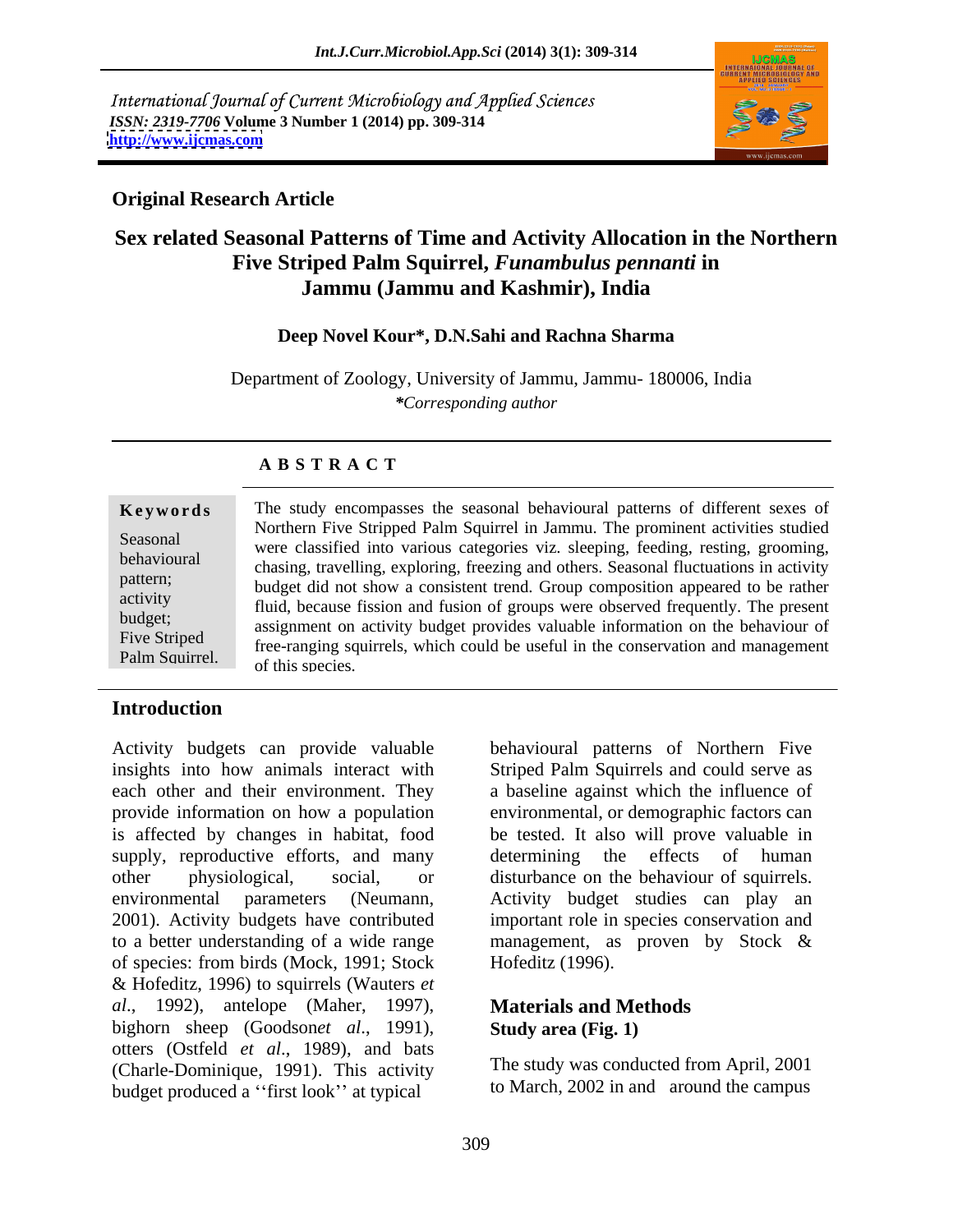

**Fig.1** Map showing the study area (Courtsey Google Earth)

of University of Jammu, Jammu. The Exotic and planted species: Eucalyptus Tawi River. Geographically, the area lies and approximate height above sea level is

There are four well defined seasons in a year around the study area namely Winter(Mid November to Mid March), Summer (Mid March to the end of June), Seasonal time activity budget of the campus of university is dominated by:

*Zizyphus mauritiana*, *Lantana camara*, *Grevillea robusta*, *Dedonia viscose*,

University is located on the banks of the *sps*., *Albizzia lebbek*, *Terminalia arjuna*, at 32 $\mathrm{^067}$ 'N longitude and  $76\mathrm{^050}$ 'E latitude scholaris, Anthocephalus cadamba, Citrus 67 N longitude and 76 0 50 E latitude *scholaris*, *Anthocephalus cadamba*, *Citrus*  340 mts. The climatic conditions in and fish stream and a turtle pond exist in the around the area are dry sub humid. study area with a large number of aquatic *Cassia siama*, *Cassia fistula*, *Alstonia lemon*, and *Morus alba*. An experimental plant species in it.

## **Methodology**

Monsoon (July to September) and Autumn *Funambulus pennanti* was prepared by (October to Mid November). The flora of keenly observing their various activities in Native Species: *Acacia modesta*, *Acaia*  U.S.A. made). Squirrels inside the dreys or *arabica*, *Dalbergia sisso*, *Ficus religiosa*, nests were designated as sleeping and *Ficus bengalensis*, *Mangifera indica*, those sitting motionless outside were of Juniversity of Jammu, Jimmu. The Exotic and planted species: *Eucalyptus*<br>
Inviversity is located on the banks of the sps. *Albizzia lebbek*, *Ferminalia argina*,<br>
Tawi River. Geographically, the area lies  $\cos A \sin \sin \alpha$ , Seasonal time activity budget of the study area in differernt months with the help of binoculars (Bushnell 7x50 categorised in resting category.

*Cannabis sativa*, *Sacchrum munjum*, Activities of the squirrels were recorded *Psidium guajava*, *Melia azadiracta* and after every five minutes and the first activity which extended beyond ten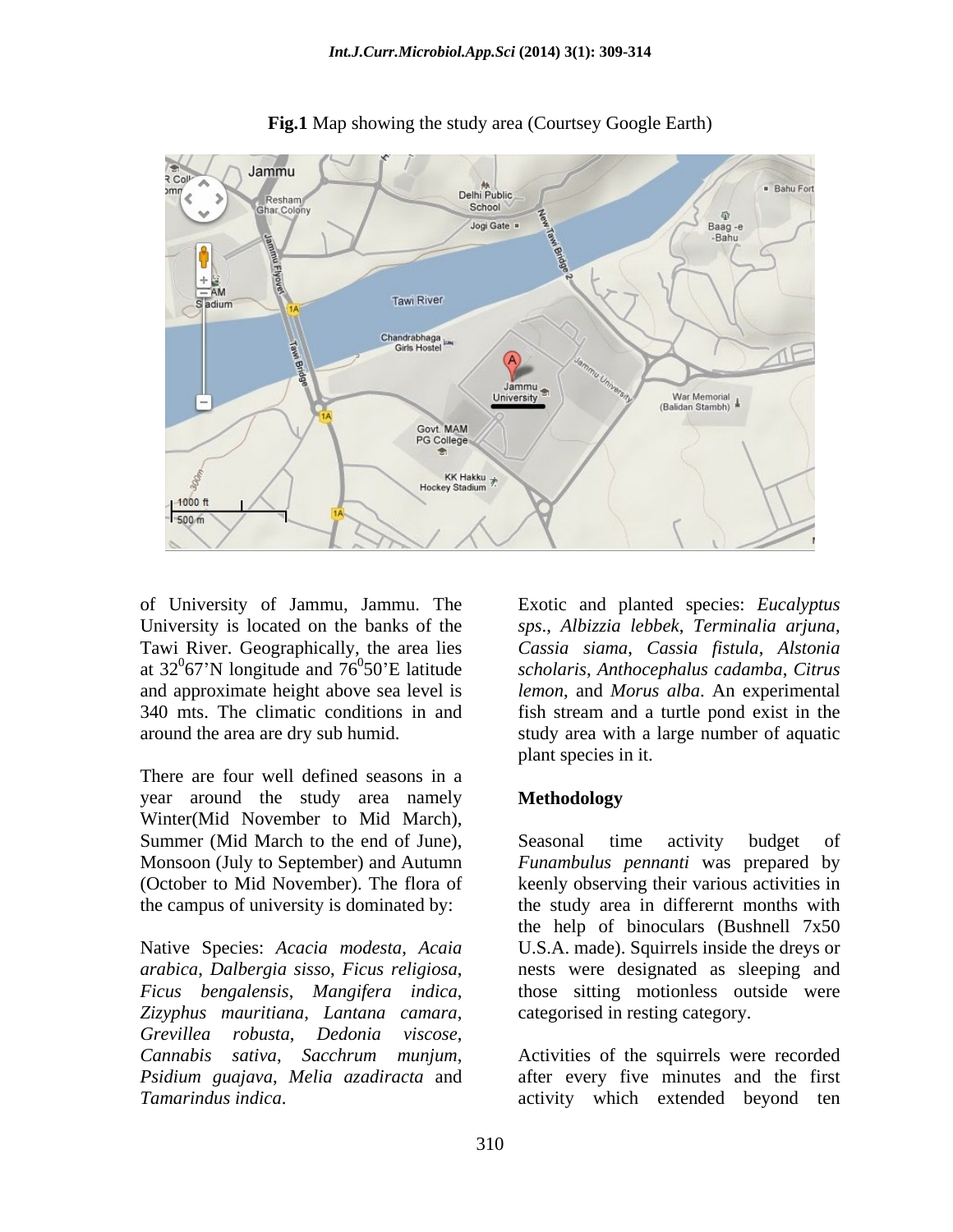minutes was taken to be lasted for that full by photoperiod and lower temperature

squirrels got disturbed by the presence of<br>the present observer or by other human

Activity patterns may differ between the sexes. Sex differences in time budgets and activity patterns can suggest differential constraints that affect each sex. Both adult was more in summer and monsoon as male and female showed difference in compared to autumn and winter. Exploring activities in the four seasons of the year. was minimum in winter as compared to Percentage time spent in various activities other seasons. Chasing activity in females by adult male and female in different was observed only during breeding season seasons of the year is represented in Table that too for a very small duration. In case 1, Fig. (2) & (3). From the study, it of males, much difference was not emerges that squirrels were less active in observed in chasing percentage in all the winter when the day length was considerably reduced. As the day length increased from April to July, the squirrels activities also increased. During summer, they came out of their dreys in early hours i.e. 0630 hours while they came out during winter around 0830- 0900 hours. After an early morning peak, the level of activities<br>declined around late morning hours as declined around late morning hours as males and females activities in different squirrels went for rest before resuming their activities in the evening bouts. This percentage was higher in females than was to avoid the heat of the midday sun. males in all the four seasons, whereas During rains, their activities get delayed which has also been observed during these

Squirrels spent maximum time in sleeping during winter and autumn in comparison

seconds within that time frame of 5 to summer and monsoon, due to reduced five minute period. condition in winter and non availability of But the observations were discarded if the to shedding of leaves and thus canopy the present observer or by other human to the visibility of their predators, they felt interference. By summing the time spent it safer to stay in the nests than outside. on each activity for each hour of the day, a They spent less time in feeding during measure of the total time spent in a winter in comparison to summer, monsoon particular activity was calculated. and autumn. This was due to reduced Percentage time allocated to a particular daylength which forced them to procure behavioural activity was calculated by: the food items quickly and hurriedly.  $X100$  summer and monsoon as compared to **Results and Discussion** temperature in summer and heavy rainfalls photoperiod and lower temperature suitable feeding material in autumn. Due becoming thin during autumn which add Resting was more prolonged during summer and monsoon as compared to autumn and winter due to very hot in monsoon.

> Freezing was more in autumn due to easy visibility to the prey in autumn. Travelling four seasons of a year.

studies. percentage was less in females in summer Grooming was not observed during autumn in both the sexes. However, grooming percentage was less in winter as compared to summer and monsoon seasons both in males and females. When the comparison was drawn between adult seasons, it was found that sleeping feeding percentage was more in males than in females in all the seasons. Resting than males but was more during monsoon and autumn and equivalent during winter.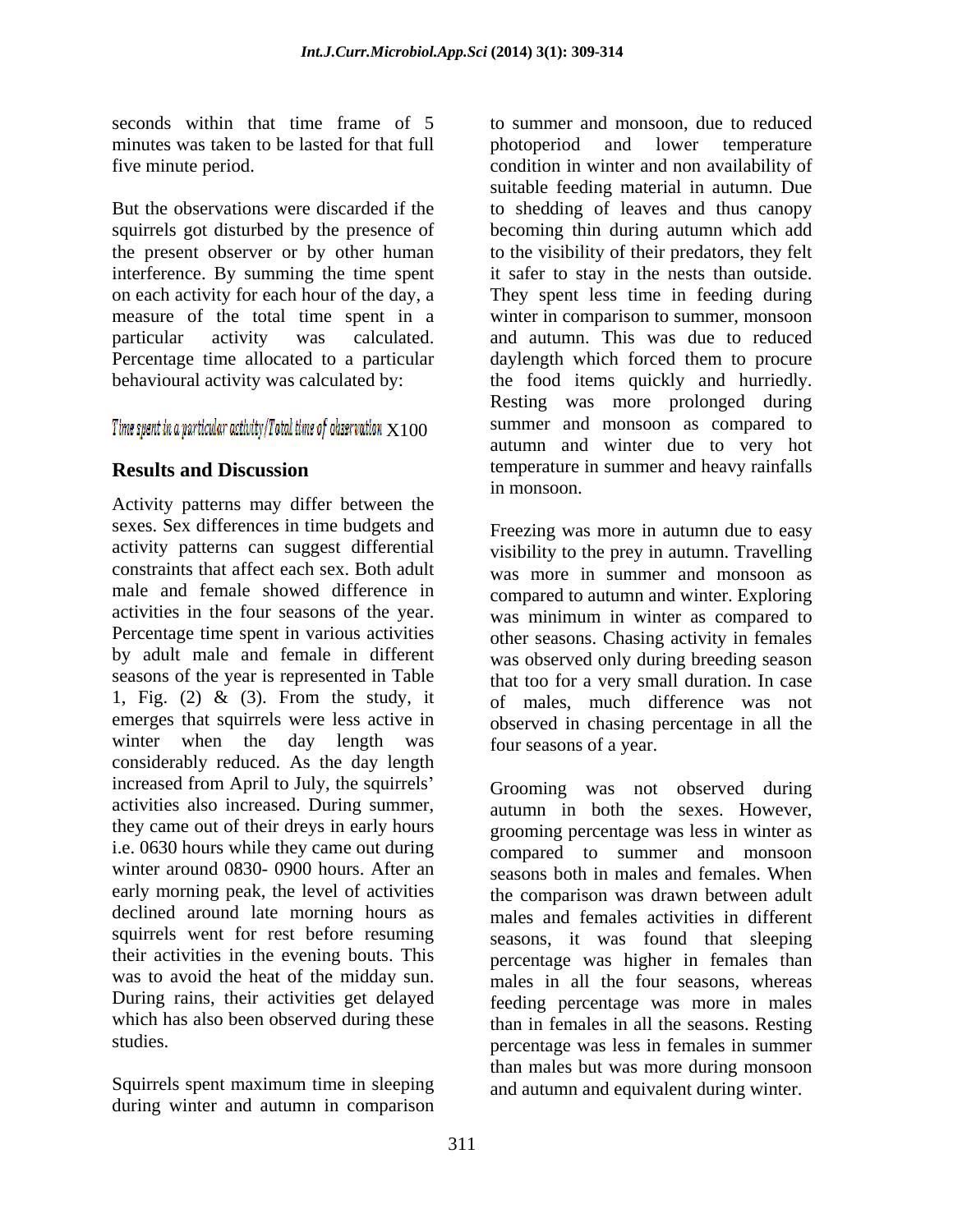|                 |       |                                             | Summer (Mid   Monsoon (July |          | <b>Autumn</b>     | <b>Winter (Mid</b>    |
|-----------------|-------|---------------------------------------------|-----------------------------|----------|-------------------|-----------------------|
| <b>Activity</b> |       | <b>March to the</b>                         | to September)               |          | (October to Mid   | Nov. to mid           |
|                 |       | end of June)                                |                             |          | <b>November</b> ) | March)                |
|                 | Male  | Female                                      | Male                        | ∣ Female | Male              | Male<br>Female        |
| Sleeping        |       |                                             |                             | $53\%$   | .66%<br>-68%      | $12\%$                |
| Feeding         |       | 18%                                         |                             |          | -15%              | 12%                   |
| Resting         | 16%   | 14%                                         | 18%                         | 20%      | 11%               | δ‰                    |
| Grooming        |       | $\Omega$                                    |                             |          |                   | $1\%$                 |
| Chasing         | 0.50% | $ 0.50\%$                                   |                             | 0.50%    |                   | 1%                    |
| Travelling      |       | 3%                                          |                             |          |                   | $\Omega$<br>3%        |
| Exploring       |       |                                             |                             |          | $1\%$             | 1%                    |
| Freezing        |       | $\mathcal{D}$<br>$\sim 70$                  |                             |          | .J 70             | 20 <sup>2</sup><br>1% |
| Others          |       | $\vert 0.50\% \vert 0.50\% \vert 1\% \vert$ |                             | $0.50\%$ |                   | $1\%$                 |

**Table.1** Seasonal time activity budget of adult male and female *Funambulus pennantii* (Wroughton)

**Figure.2** Seasonal time activity budget of adult males *Funambulus pennantii* during 2001-2002.



**Males**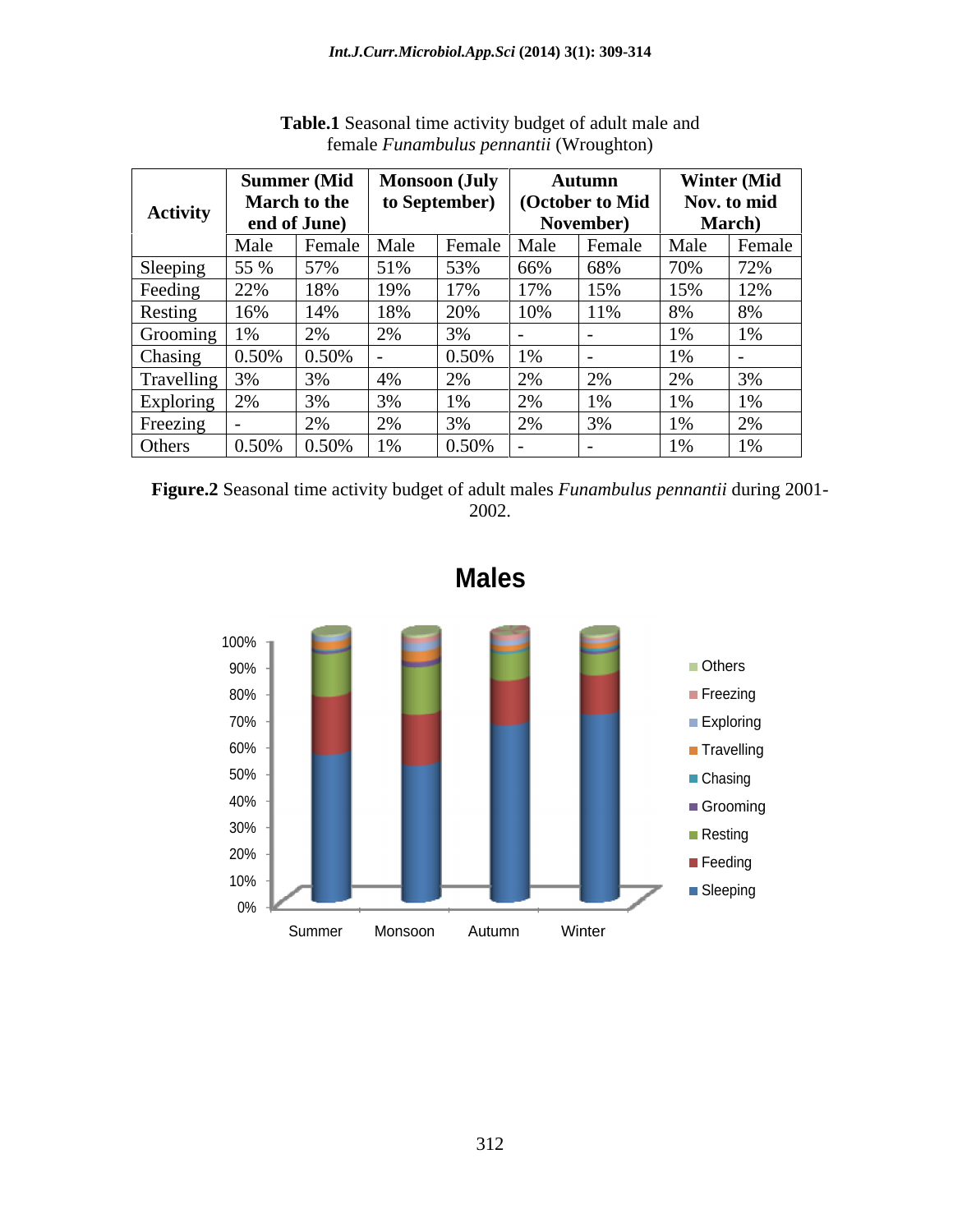



**Females**

Grooming was not observed in autumn in **Conclusion** any of the sexes, however, grooming percentage was higher in females in activity in both the sexes. Exploring amenity trees. Northern Five Striped Palm freezing activity was more in females than Groming was not observed in autumn in<br>
any of the sexes, however, groming<br>
percentage was higher in females in<br>
manner and monsoon as compared to and vegetable crops in both its native and<br>
summer and manage and equivalent

Not much work has been done on daily and seasonal time activity budgets of *Funambulus pennanti* (Wroughton). However, Banerji (1955-57), Agrawal (1965) and Manan *et al.* (1994) have worked on certain aspects pertaining to daily activity budgets of *Funambulus pennanti* but seasonal time budgets have

summer and monsoon as compared to and vegetable crops in both its native and males and equivalent in winter. Much introduced ranges and it has been known difference was not observed in travelling to ruin electrical wiring and damage percentage calculated was more in males Squirrels are listed as an 'extreme' threat in monsoon and autumn and less in under the Vertebrate Pest Committee's summer than in females. Time allocated to threat categories. Understanding the the males. Other activities were more or managers to devise strategies in order to less same in both males and females. manage this tolerant species in an effective The species is a significant pest of fruit amenity trees. Northern Five Striped Palm behaviour of the species will help manner in the study area.

### **Acknowledgement**

The authors are thankful to the Head, Department of Zoology, University of Jammu, Jammu for providing various facilities to carry out the present study.